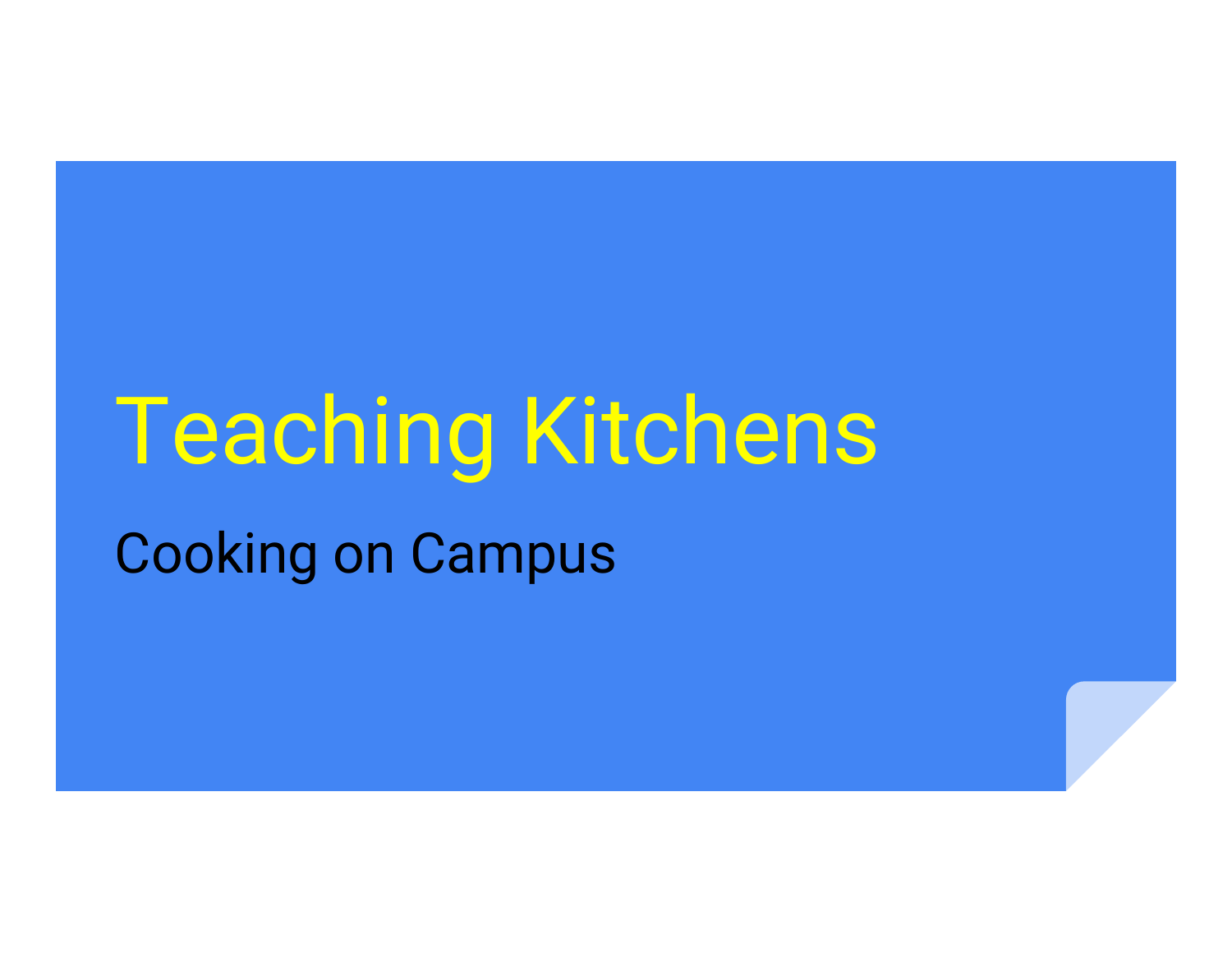#### Why do you want one?

Teaching kitchens can be utilized to teach students about preparing healthy, affordable, and sustainable foods. The workshop will cover practical steps for acquiring campus teaching kitchens and curriculum planning and evaluation.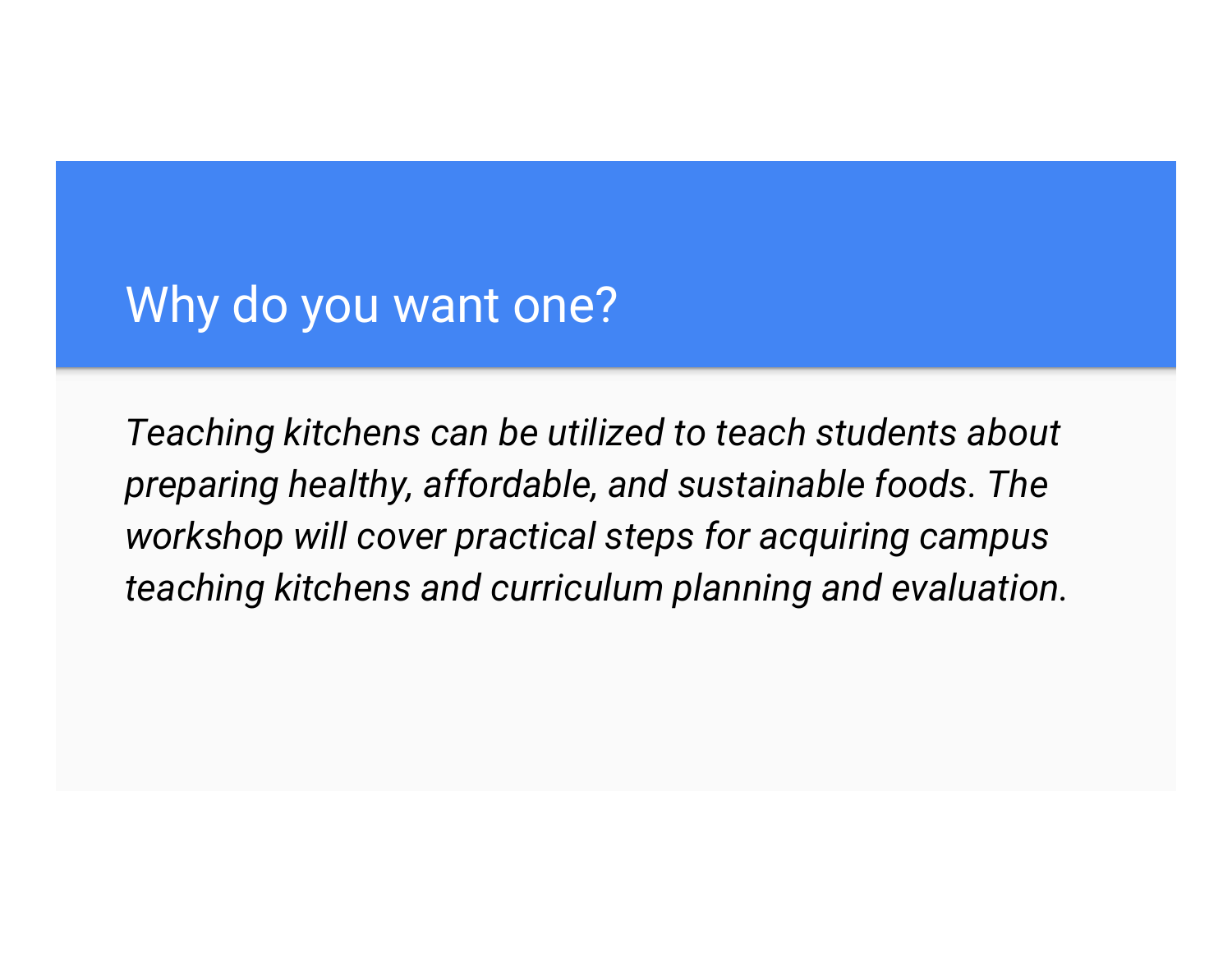### Why Teach Cooking?

Food-secure students report higher confidence in planning, preparing, and cooking meals compared to food insecure students.\*

Food insecurity models suggest lack of skills as a possible contributor/risk for food insecurity.\*

Research shows teaching cooking increases\*\*

Fruit and vegetable consumption Trying new foods and preparing them in new ways

\*Food Insecurity and Hunger in the U.S., October 2014; Gaines, 2014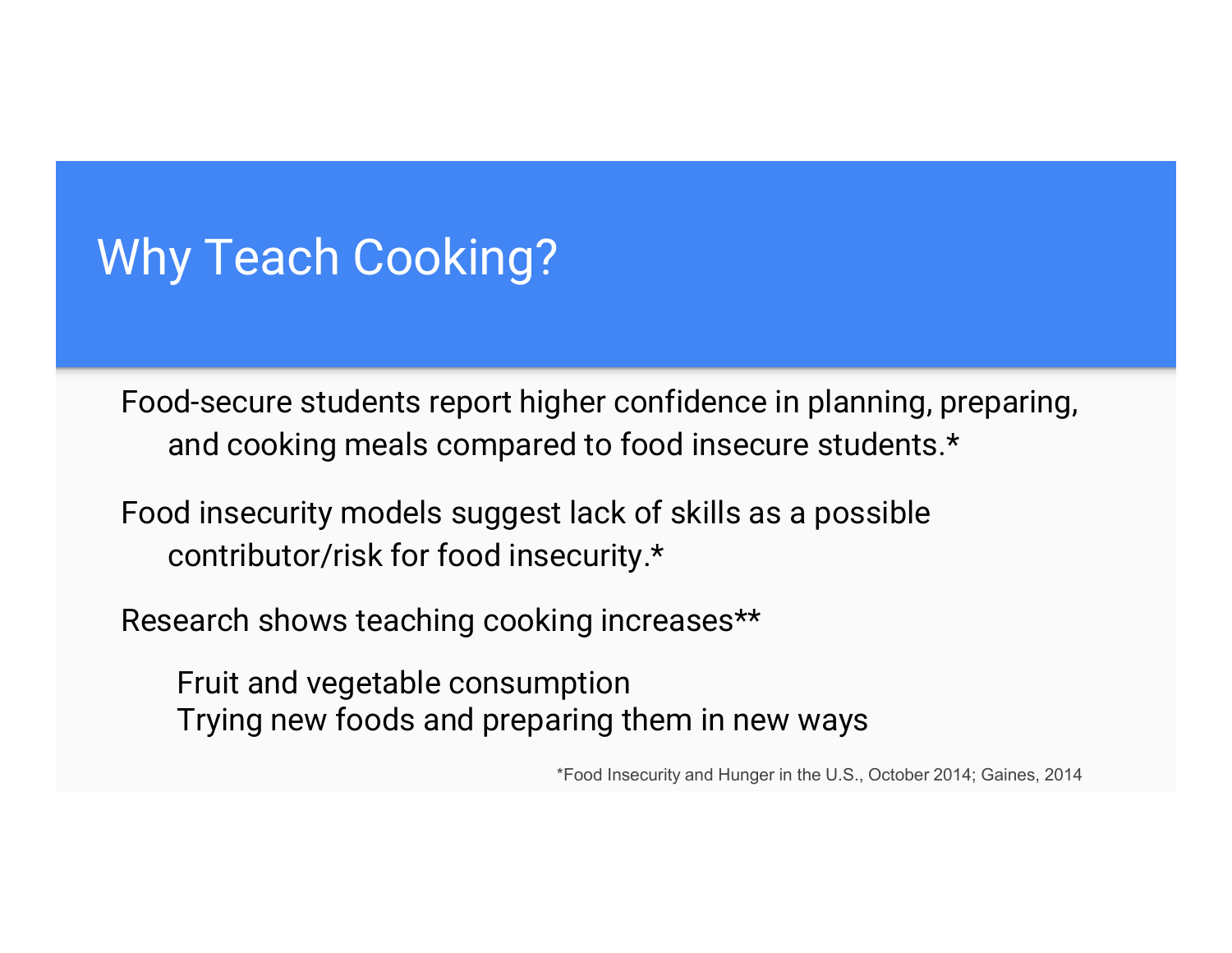#### A variety of ways of teaching about cooking

A mobile "cart type" may be the most affordable

Can be acquired for less than \$7,000

A good way of getting started

A single station operation

Limits events to demonstrations; or groups of 25-60

Importance of cameras or mirrors for one station

A multiple station option

Allows for reinforcement of the content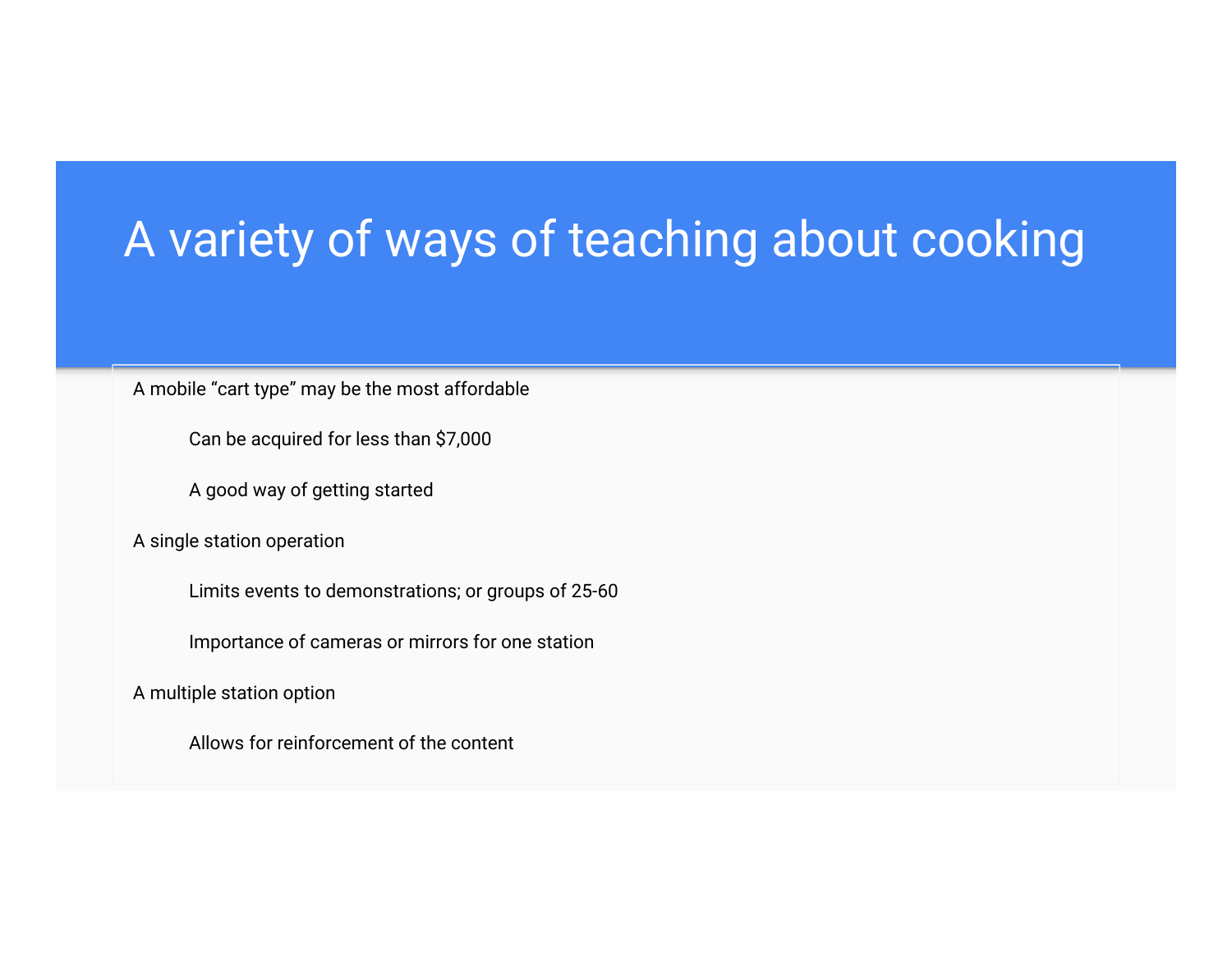## Acquiring a demonstration kitchen

#### **RESOURCES**

Local restaurant surplus supply stores Ventilation/ gas source / smoke detector and heat sensors Electric vs gas ovens; cost and reliability ADA compliance, specifically dishwashers; increases price of equipment Importance of keeping a running inventory of supplies and equipment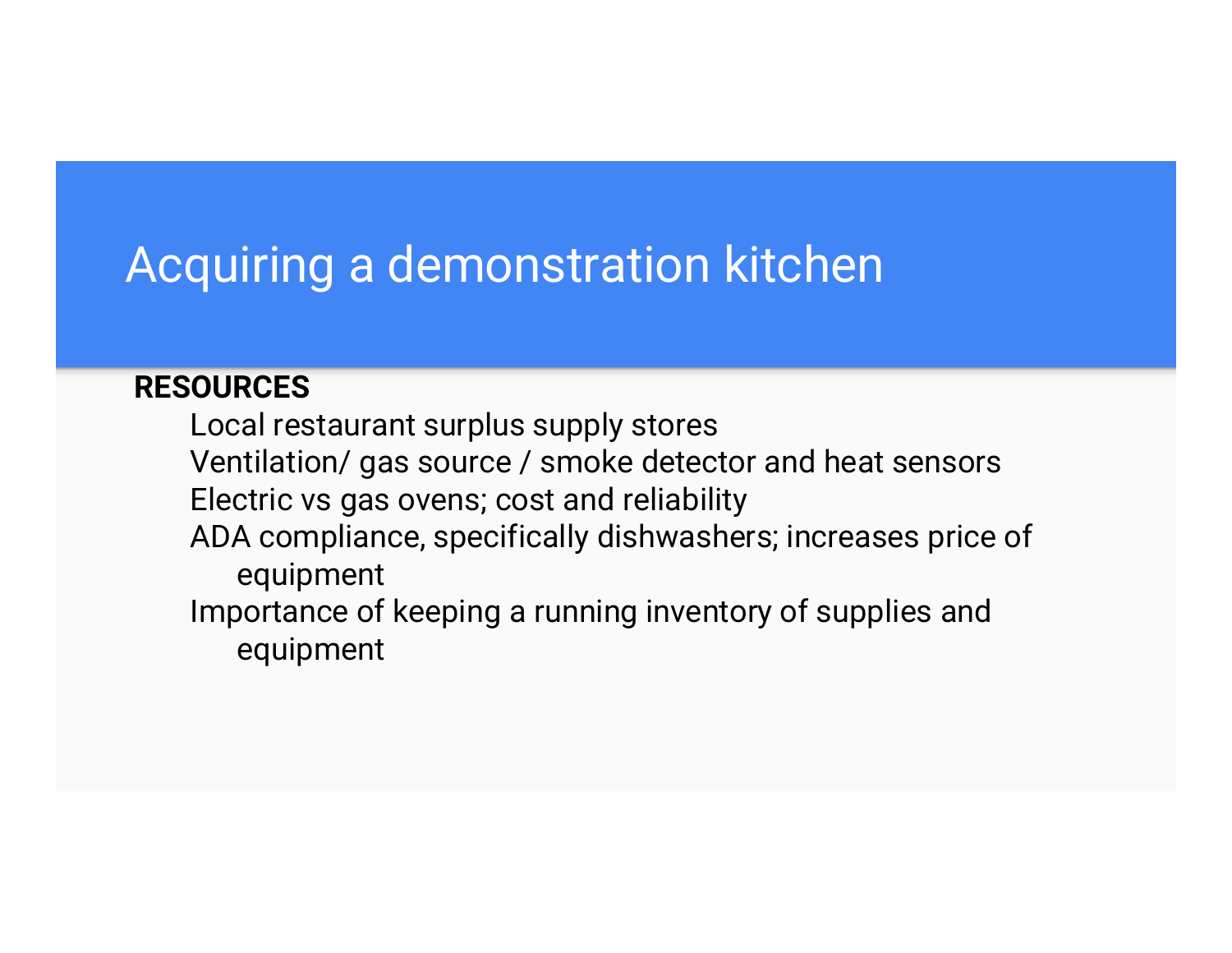### UCSB: Mobile demo kitchen

Connects students to resources and information to empower them with the skills they need to make healthful and informed choices. Part of the Food, Nutrition, and Basic Skills program.

Coordinating with Risk Management early on to understand how to manage risk.

Total acquisition cost was \$6,500

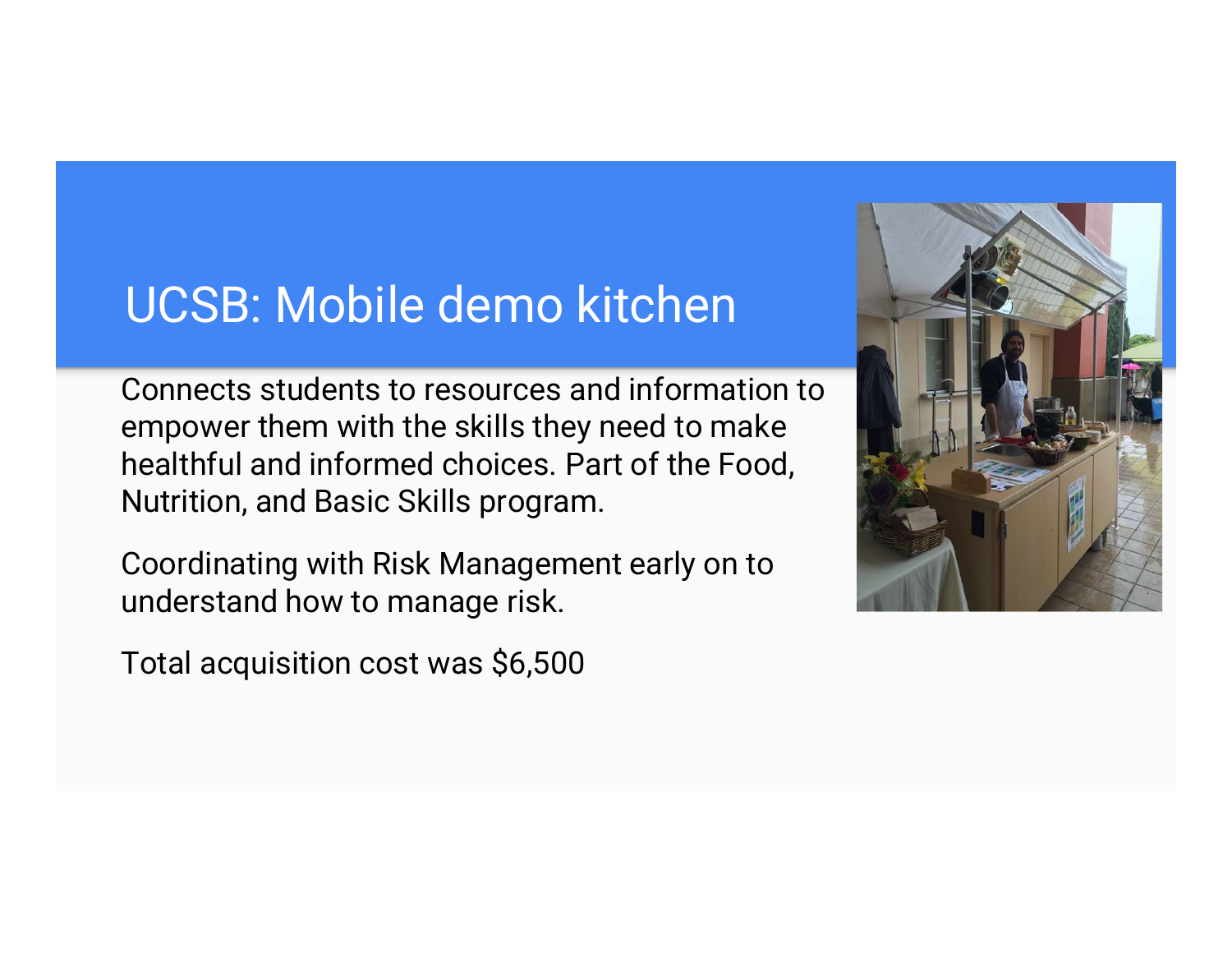# UC Berkeley: Multiple Station Teaching Kitchen



The kitchen is used for:

-food science/ food service management courses in the Dietetics program -campus clubs (Nutrition Club, Food Chemistry)

-student led courses (food and culture, food chemistry, community nutrition), -faculty wellness series

-students with food insecurity on campus

Allows for multi-week course

Limited to 18-20 people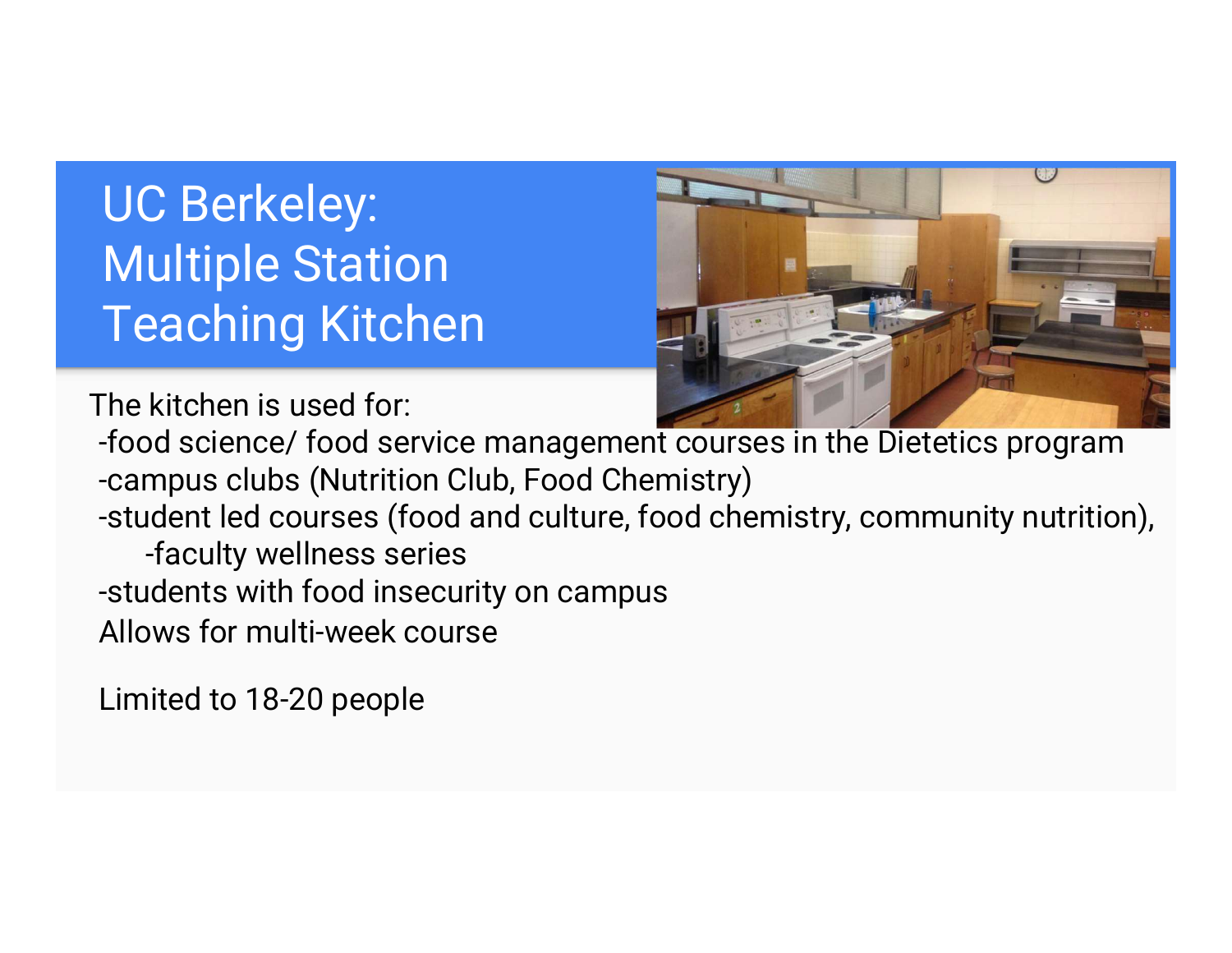## UC Irvine: Single Station Kitchen



Currently being used as a demonstration kitchen for groups up to a 100, as well as a hands on cooking classroom for groups up to 60.

- The facility is open to students, faculty, staff and community members.
- Anyone using the facility must be an instructor from the kitchen and carry a California Food Handler's Certificate.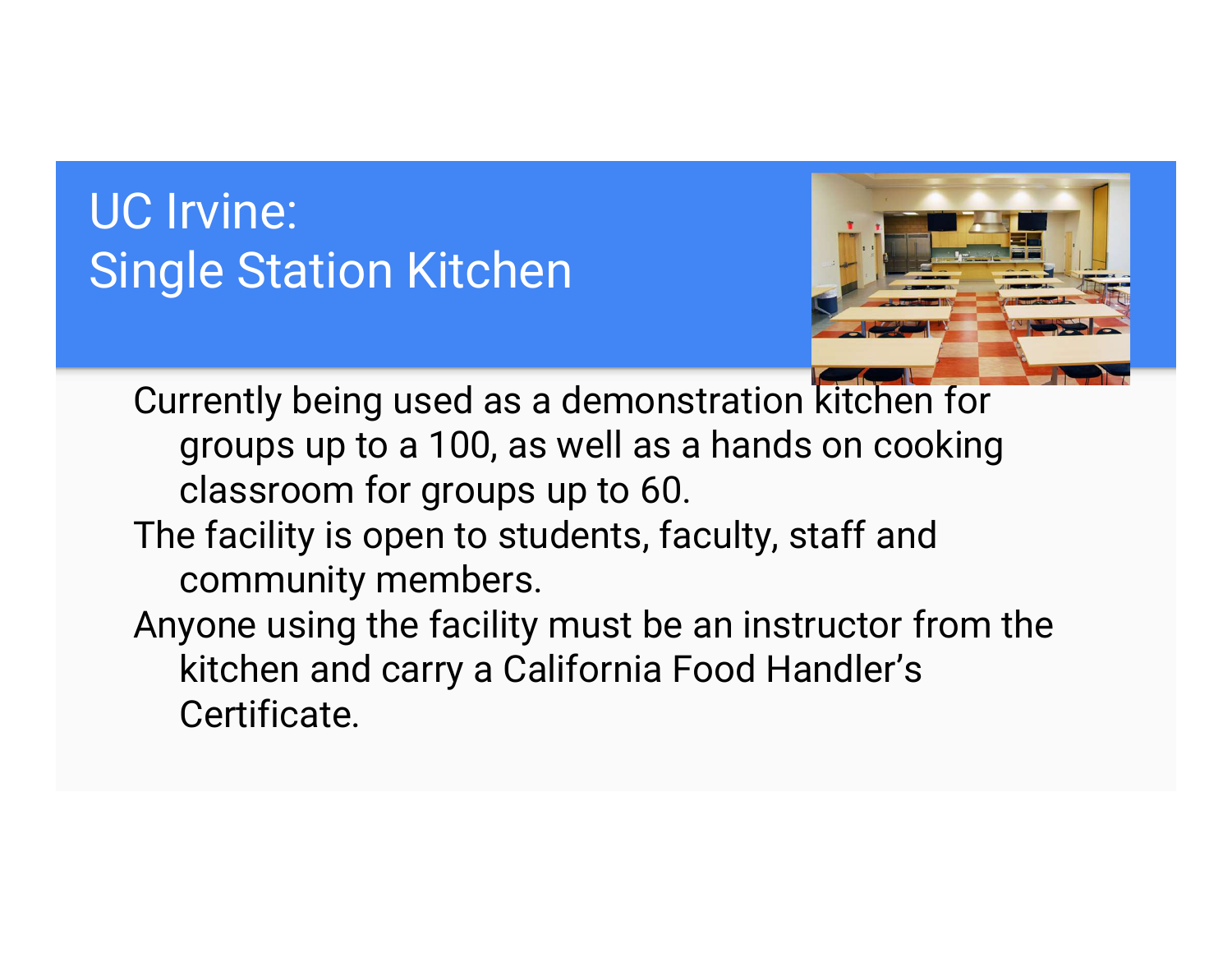#### UCSB Course development

Budgeting and Planning: Help students plan and build strong budgets Kitchen Basics: Includes the basics of cooking, setting up a kitchen pantry, properly equipping a kitchen, etc.

- Cooking and Nutrition Basics: Learn, through food demonstrations, how to cook nutritious meals
- Connecting to your food: Help students understand the relationship with the world around them through their dietary choices.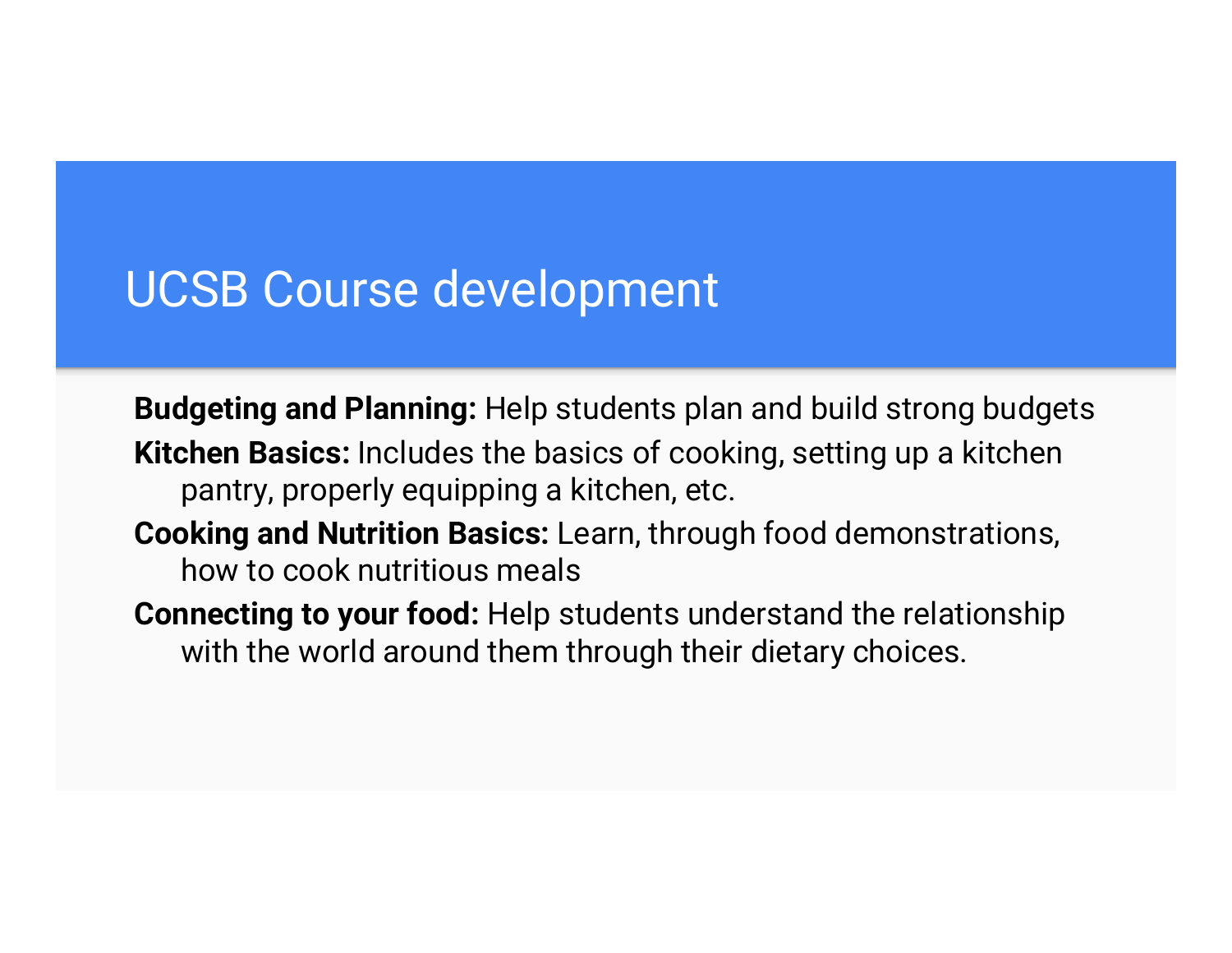#### UCB: Course Development

Food Security Committee identified nutrition and skill development as a priority area

Focus on utilizing existing resources: teaching kitchen in Nutritional Sciences Department, Cal Food Pantry & RD services through health services

For-credit semester long course and 3 workshops

Instructor, GSI, undergraduate assistant, food (\$100/student), equipment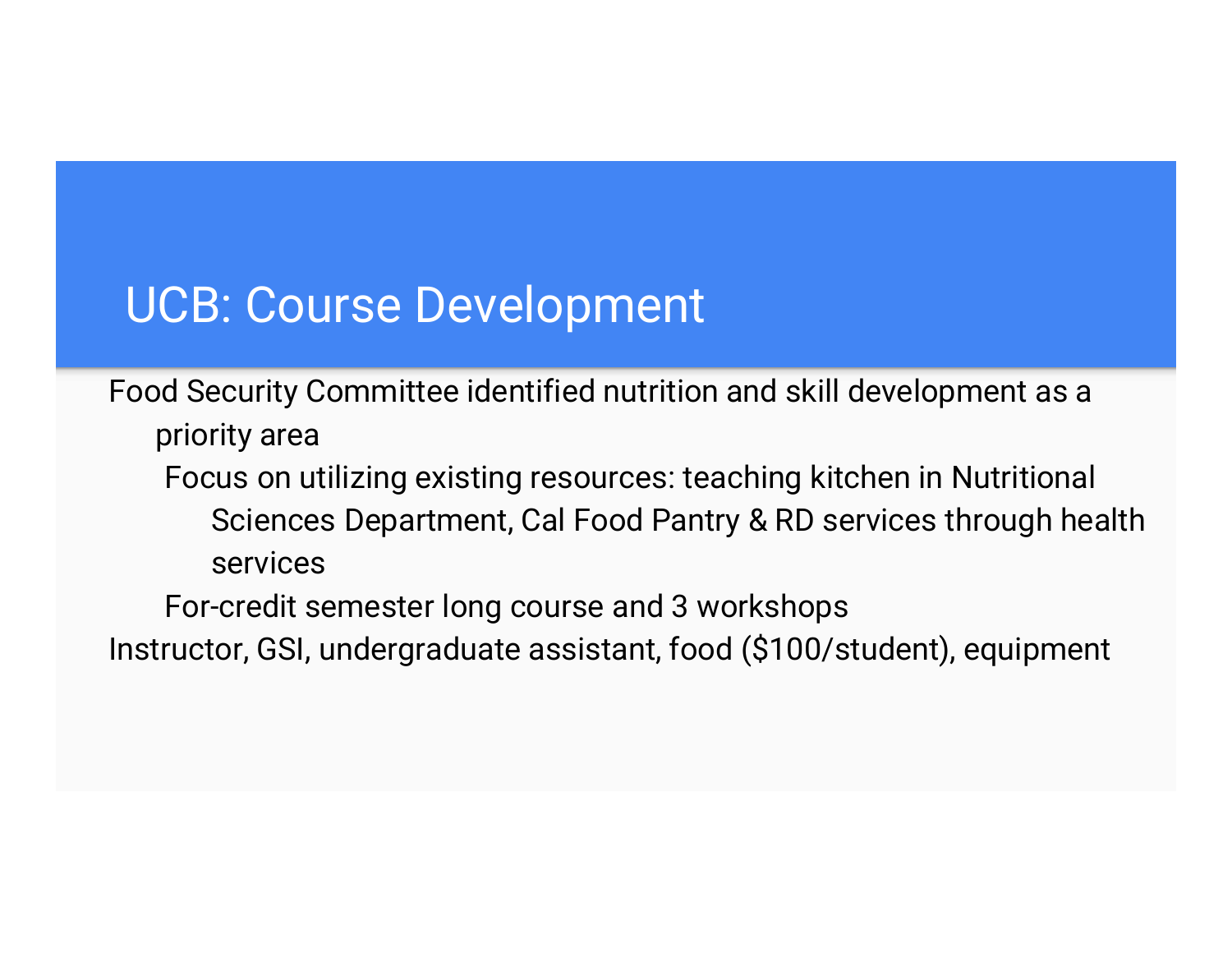#### UCI: Course Development

Provide a basic understanding of food and how to prepare it knife skills and other basic cooking skills Introduce new cultures and start an open dialogue about cultures through food Provide the students, faculty and staff with programs that teach them about nutrition, food security, and basic cooking skills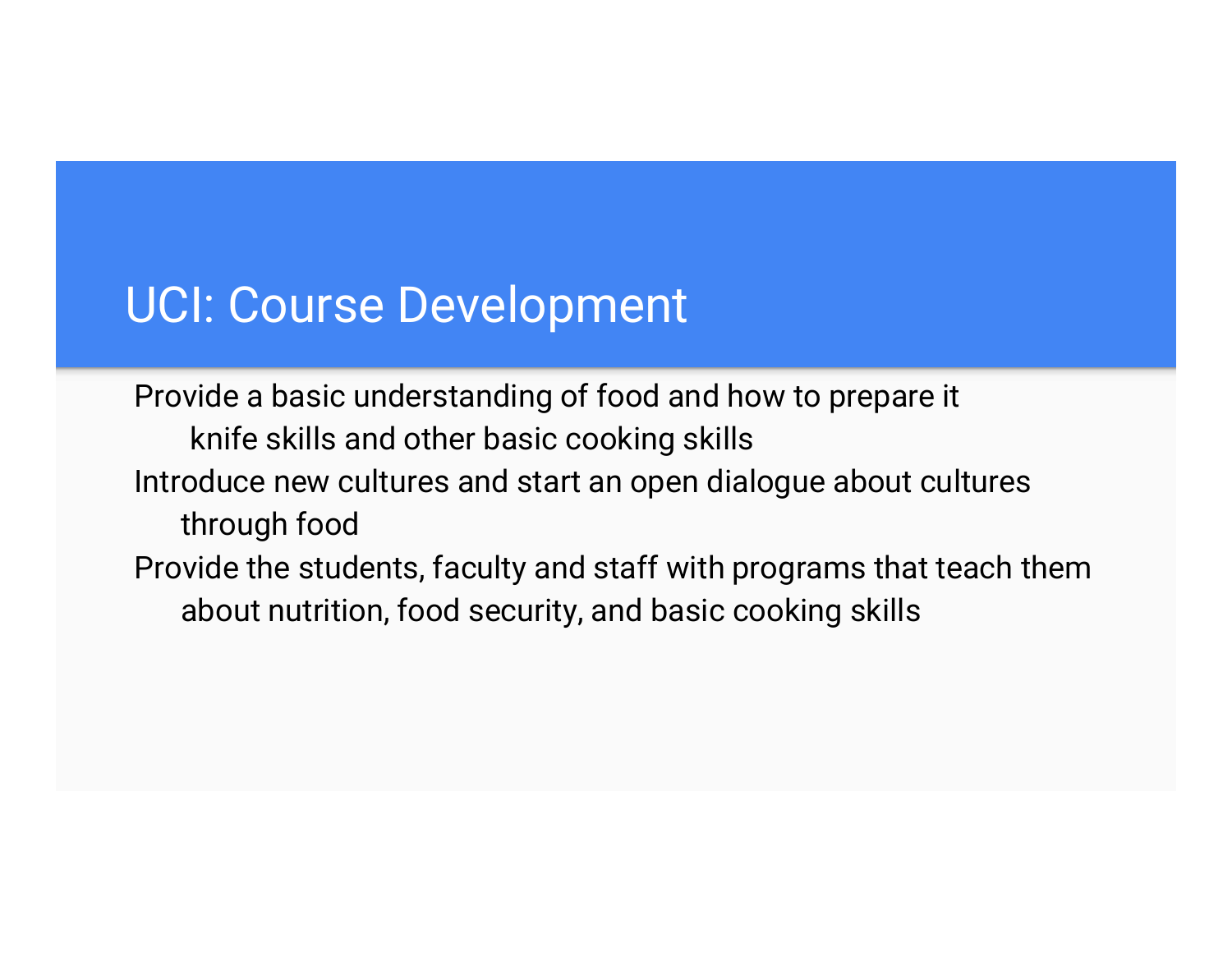The demo kitchen is part of a larger curriculum FEBRUARY

About 1 time per week.

Focus on affordability,  $\frac{1}{16}$ sustainability, nutrition and skill building.

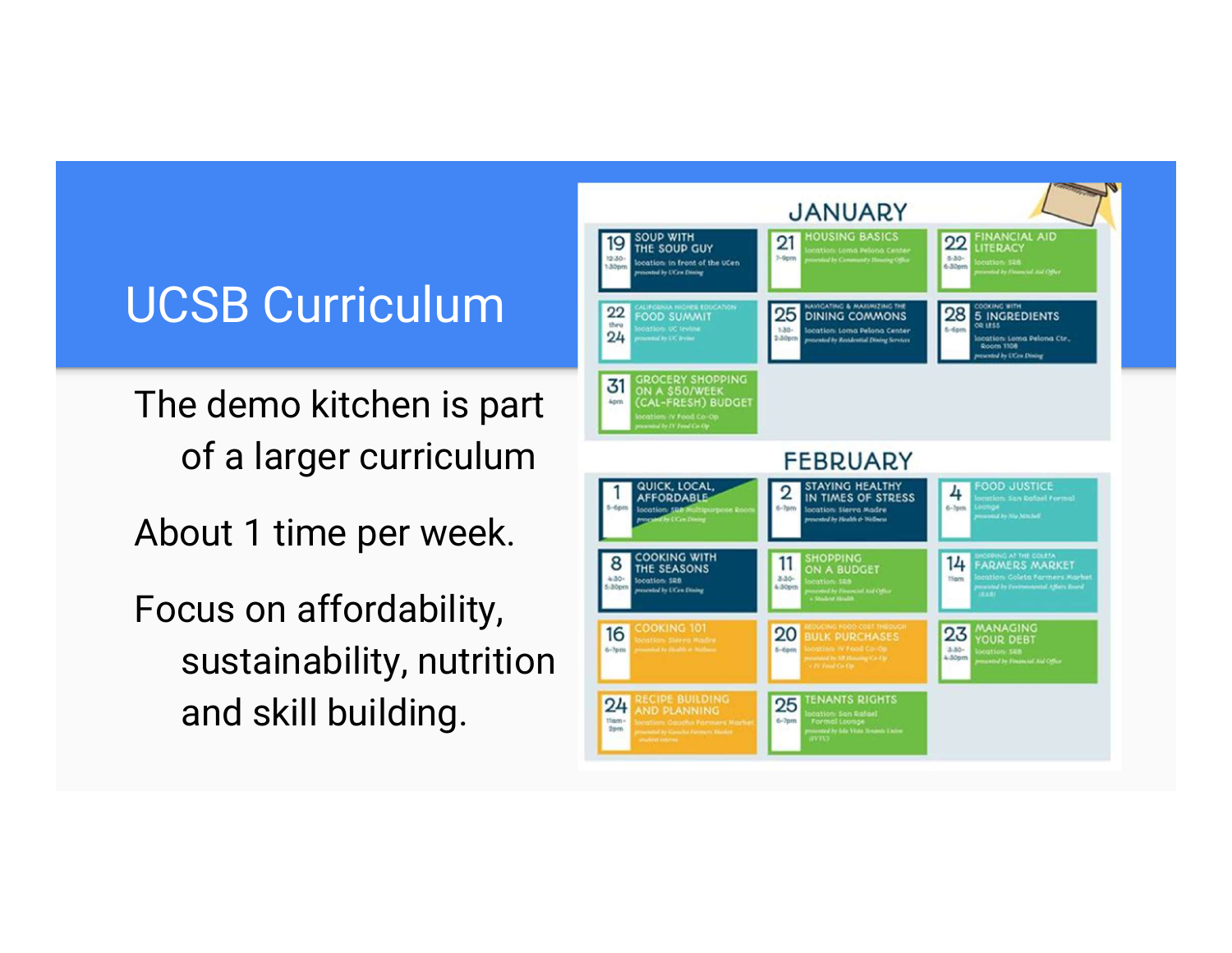### UCB: Curriculum

Goal is to improve students' nutrition behaviors by addressing skills, knowledge, attitudes and barriers related to food purchasing and preparation and how these intersect with food security.

Increase knowledge: food choices, purchasing, cooking

Build skills: purchasing, selection, cooking, meal planning

Theory-driven: modeling, self-efficacy, goal setting, theory of planned behavior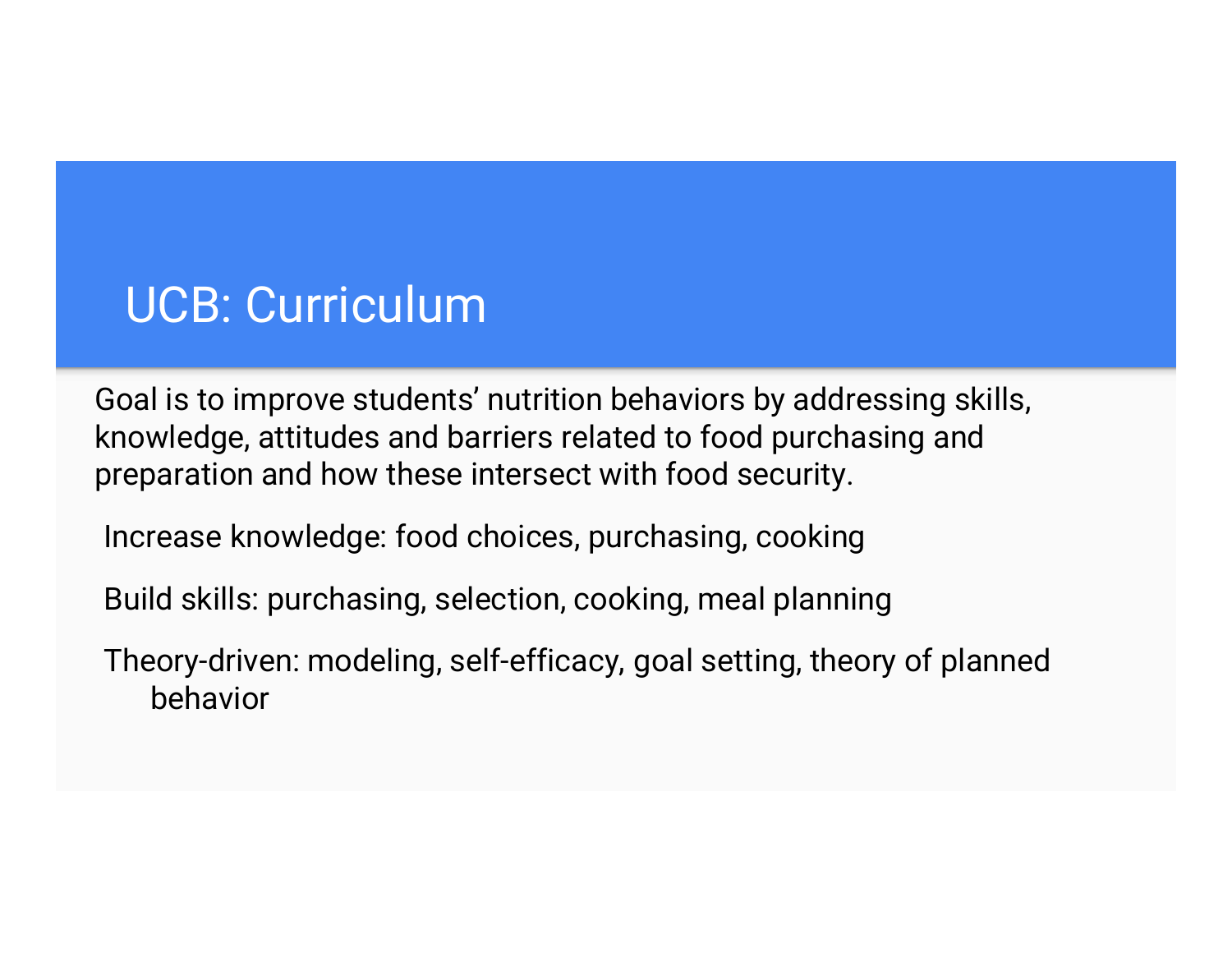#### UCI: Curricula

Quarterly offerings opened to everyone; baking/ regional cuisines/ international cooking/ knife skills etc.

Corporate functions; team building challenges, bonding activities through cooking

Kids events; Girls Scouts/ Birthday parties/ Kids cooking camp

Wellness Programs; Health and Fitness Fridays, New Year New You, etc.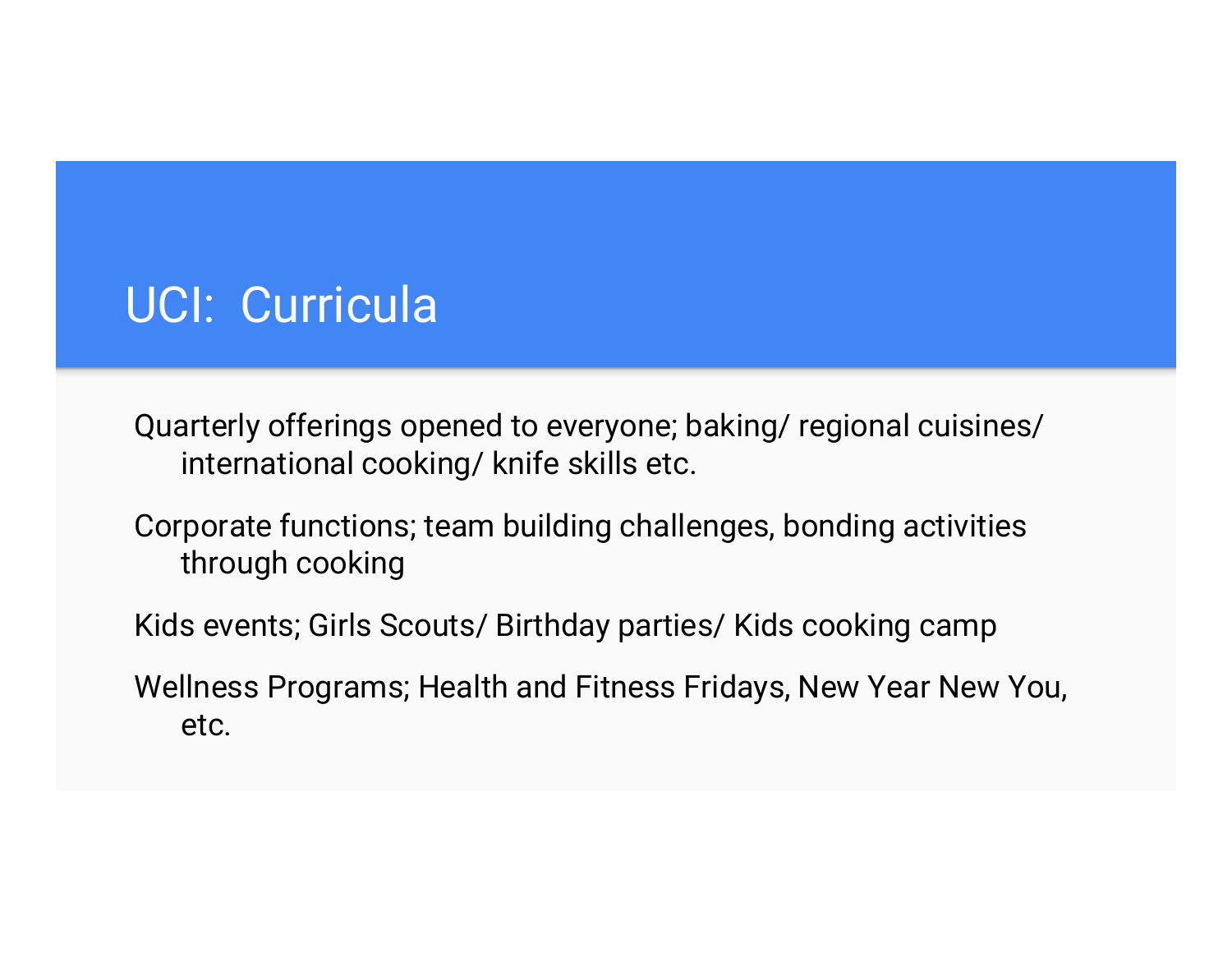#### UCSB course marketing

People found out about it via.

Friends (21%) Facebook (17%) Flyers/Poster (16%) AS Food Bank (14%)

Incentive program

If a student completes one of each of 4 course tracks they receive a kitchen start up kit.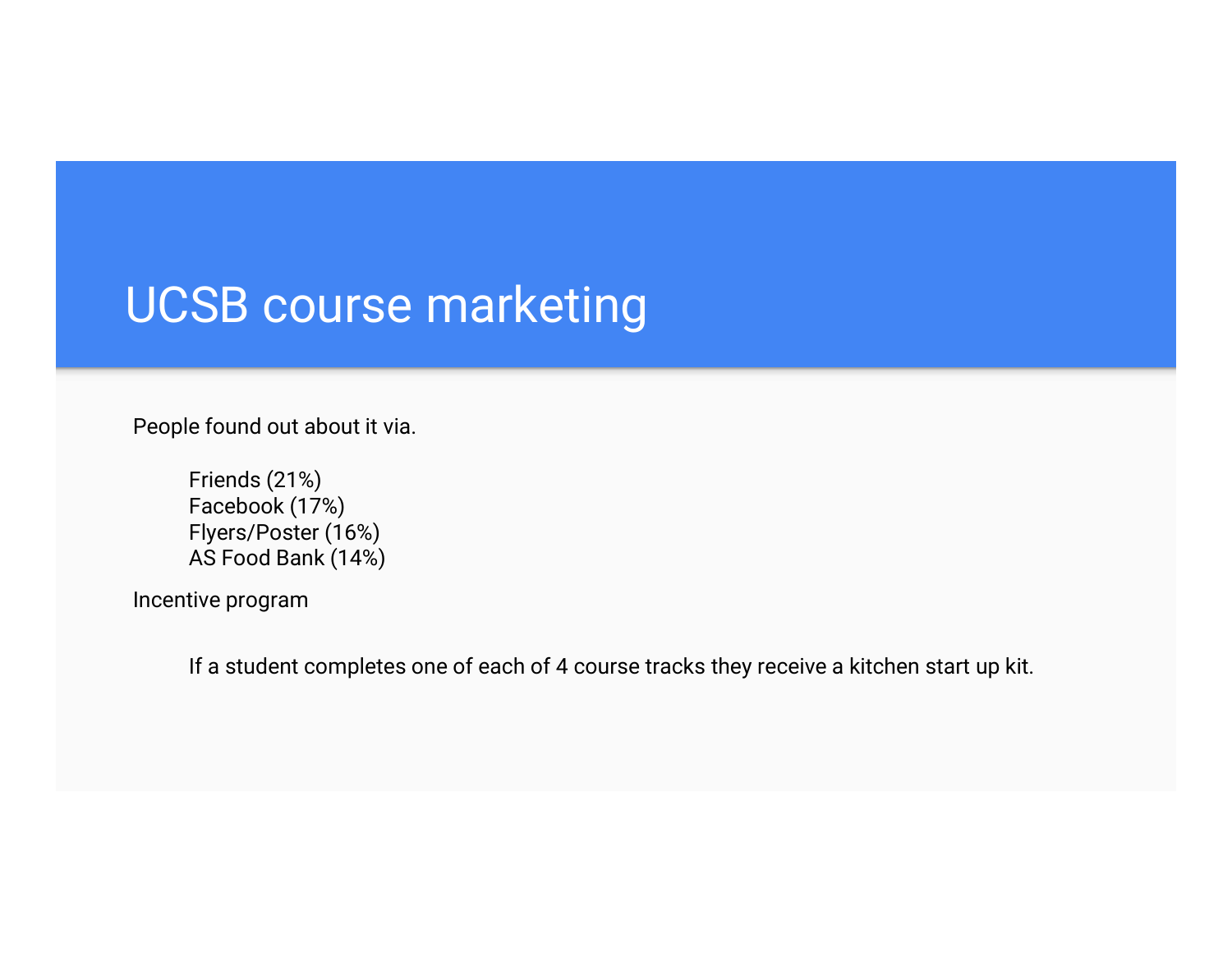#### UCB: Course Marketing

Targeting students with food insecurity

Facebook, blasts to other classes, Pantry, Food Systems minor

Survey to identify those with food insecurity

Approx 40 students applied, 29 originally enrolled, about 50% are experiences some form of food insecurity (concerned about resources, making food choices, use Pantry)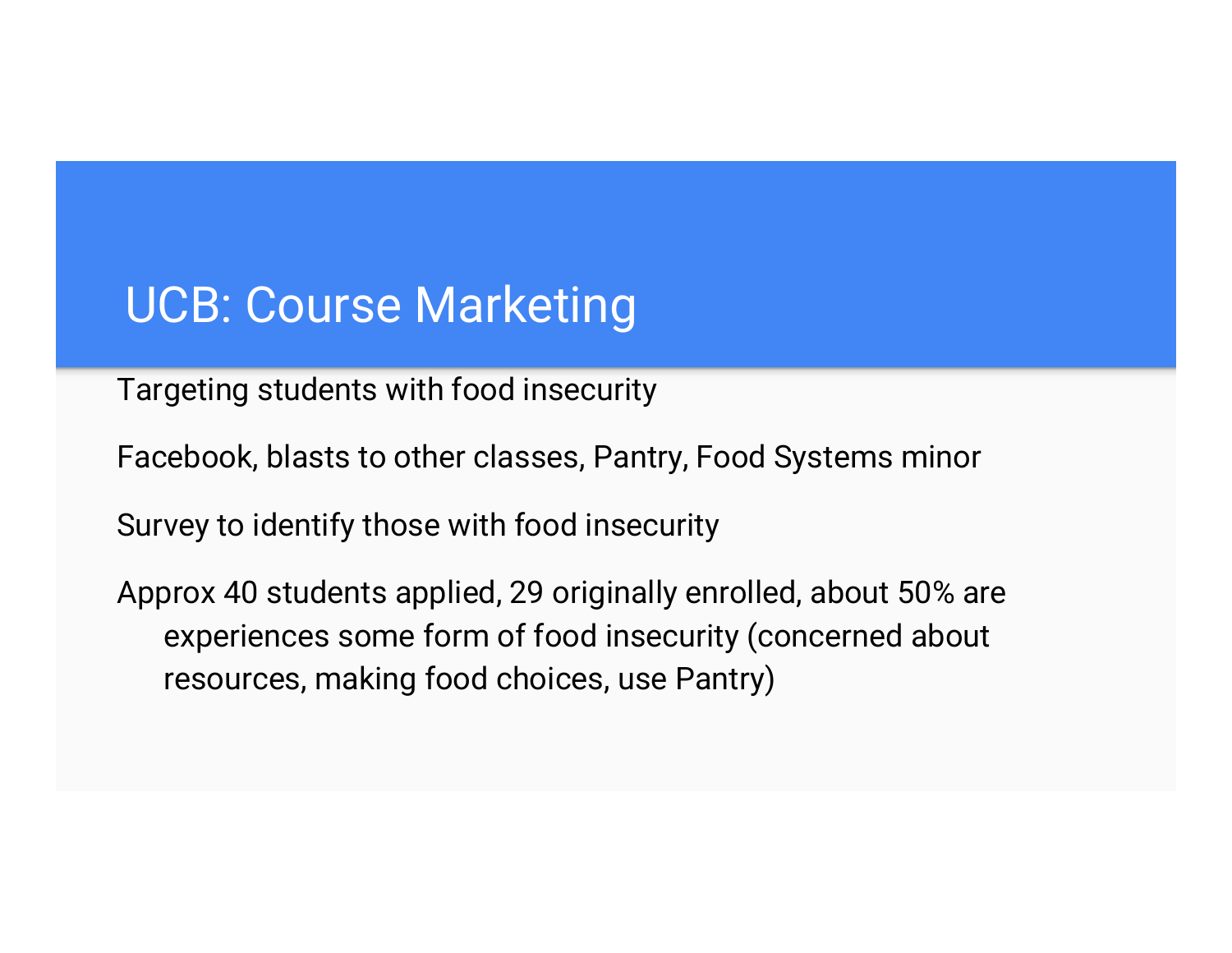#### UCI: Course Marketing

Target students, staff and faculty, as well as community interested in food and cooking

Heavy marketing through Rec center that the kitchen is located in

Marketing the flexibility of the programs to entice groups

Pricing; Student vs community vs faculty/ staff

Partnering with other departments and groups to develop courses that they can market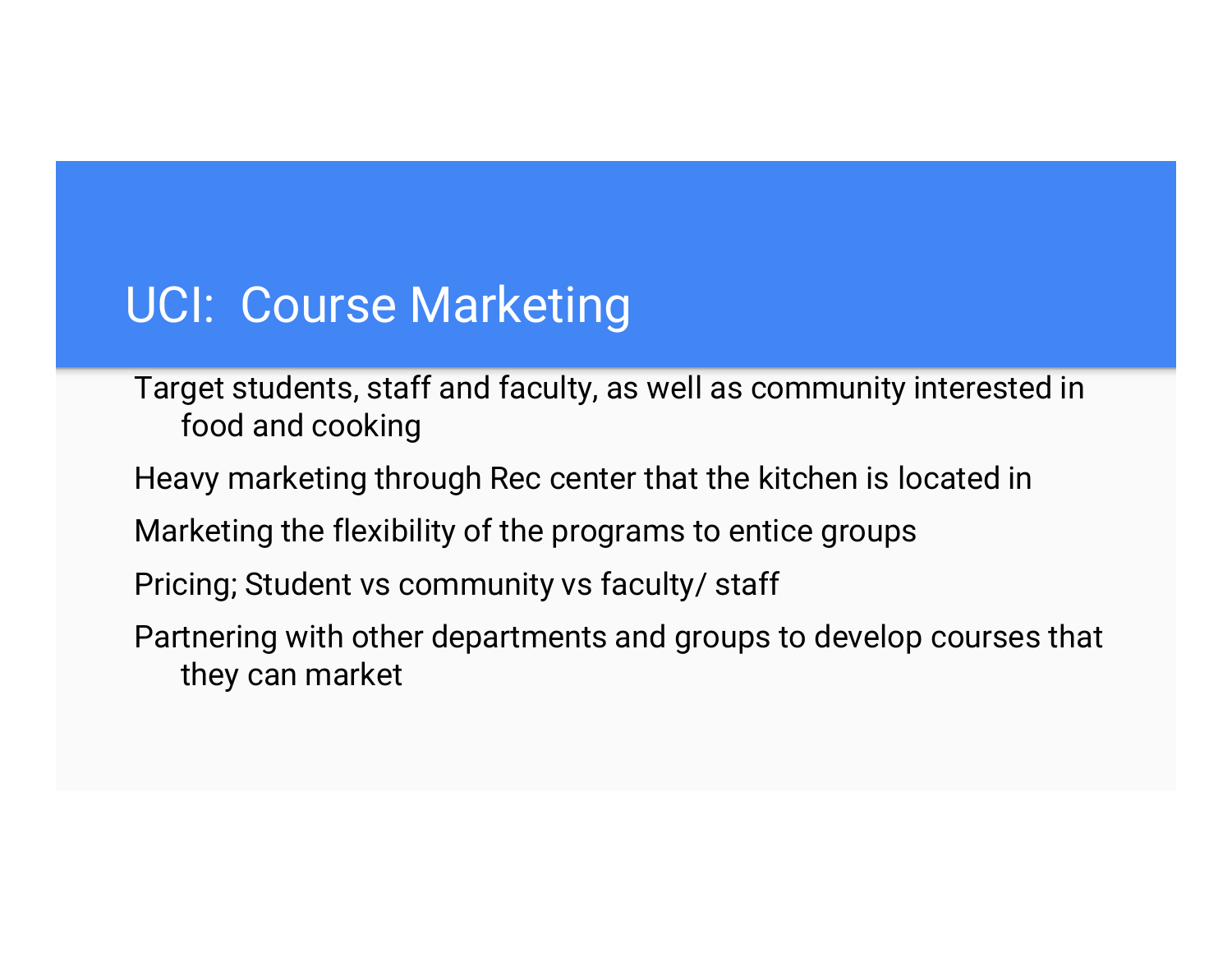#### UCB: Course Evaluation

#### Validated survey questions targeting attitudes, knowledge

 $and$  skills  $\overline{\text{3}}$  and step  $\overline{\text{3}}$  and the last 90 days (October - December), did you ever eat less than you felt you should because there wasn't enough money to buy food?

Pre and post

Sample \* 15. In the last 90 days (October - December), were you ever hungry but didn't eat because you couldn't afford enough food?

questions

- Yes
- **No**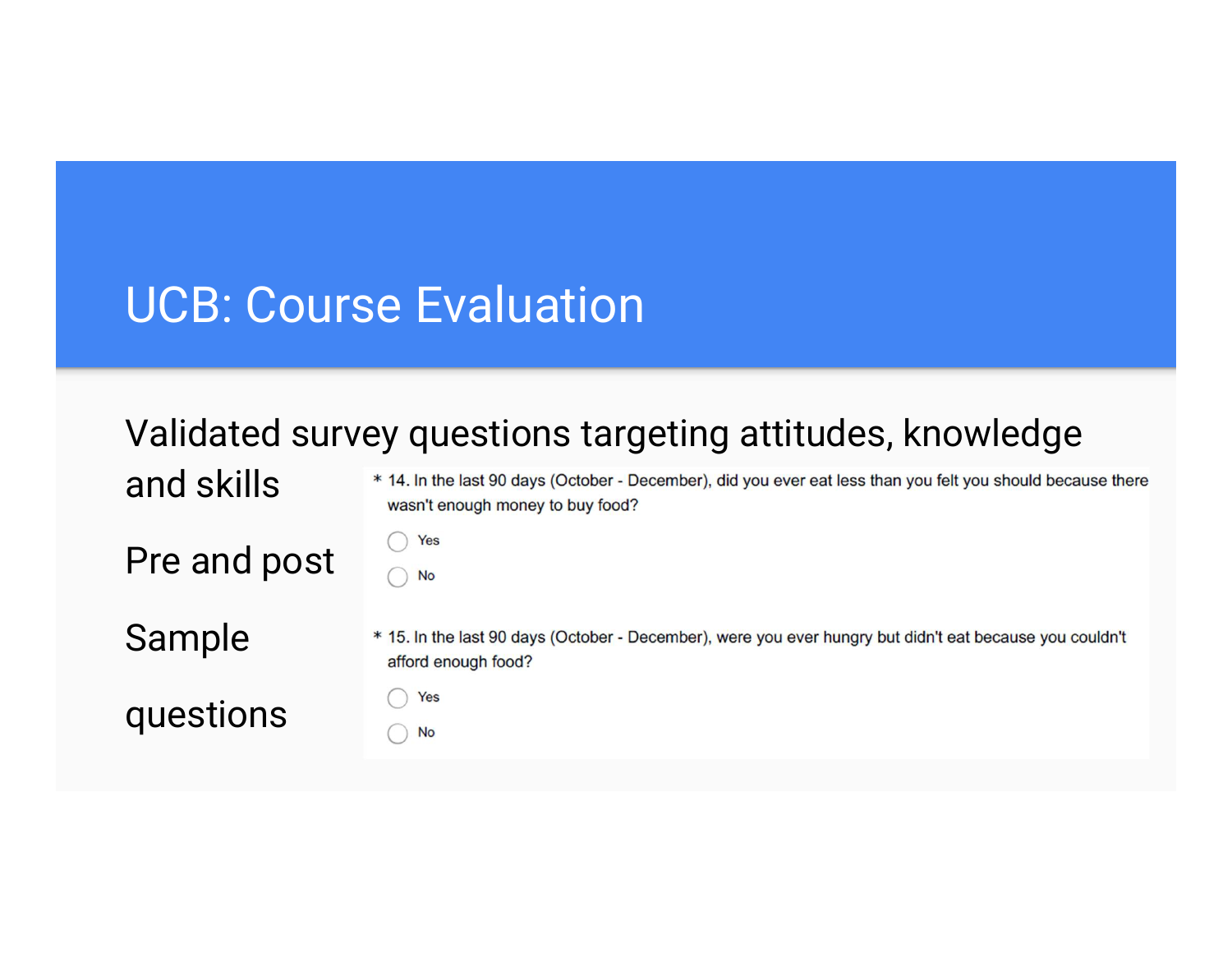#### UCSB: Course Evaluation

#### Demographics:

- B. Gender identity  $\bigcirc$  Male  $\bigcirc$  Female  $\bigcirc$  Other
- C. Currently a student at UCSB (if No, skip to the next section)  $\bigcirc$  Yes  $\bigcirc$  No
- D. Year in school  $\bigcirc$  1st  $\bigcirc$  2nd  $\bigcirc$  3rd  $\bigcirc$  4th  $\bigcirc$  Graduate  $\bigcirc$  Exchange  $\bigcirc$  Other
- E. Class in School OFreshman O Sophomore O Junior O Senior O Graduate OOther
- F. Transfer Student: O Yes O No

#### Whole-System Mindfulness:

| Please rate the relevance of following statements for you in the last<br>3 months.<br>A. I often think about where my food comes from. | 5: Always, strongly<br>agree. 1: Never, strongly<br>disagree |  |  |                     |  |
|----------------------------------------------------------------------------------------------------------------------------------------|--------------------------------------------------------------|--|--|---------------------|--|
|                                                                                                                                        |                                                              |  |  | $1 \t2 \t3 \t4 \t5$ |  |
| B. I take into account the people involved with raising/making<br>food when making food choices.                                       |                                                              |  |  | 1 2 3 4 5           |  |
| C. I take into account the environmental resources involved with<br>raising/making food when making food choices.                      |                                                              |  |  | $1 \t2 \t3 \t4 \t5$ |  |
| D. I take into account the animals involved with raising/making<br>food when making food choices.                                      |                                                              |  |  | $1 \t2 \t3 \t4 \t5$ |  |
| E. I often think about the cultural role food plays in my life and/or<br>other's.                                                      |                                                              |  |  | 1 2 3 4 5           |  |

#### **Compare Demographics**